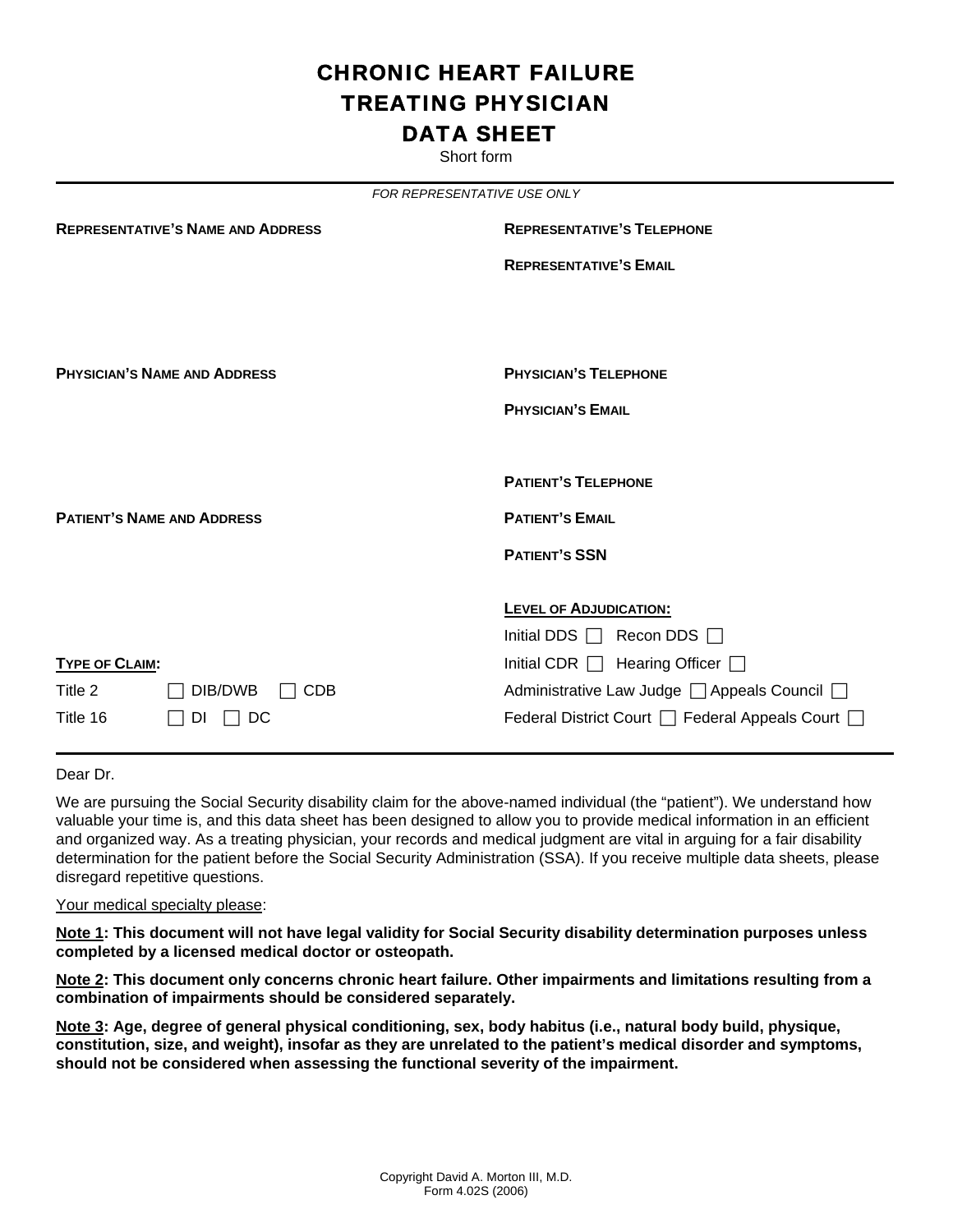**"Occasionally"** means very little up to 1/3 of an 8 hour workday.

**"Frequently"** means 1/3 to 2/3 of an 8 hour workday.

**"Current"** means within the past 6 months.

|       | I. Did you make the patient's initial diagnosis of heart failure?<br>No<br><b>Unknown</b><br>Yes                                            |
|-------|---------------------------------------------------------------------------------------------------------------------------------------------|
|       | If Yes, please specify the date and briefly state the abnormalities resulting in a diagnosis of heart failure at your<br>initial diagnosis. |
| Date: |                                                                                                                                             |
|       | II. Response to Treatment                                                                                                                   |
|       | Please specify the last date you examined the patient. Date:                                                                                |
|       | A. Medical therapy                                                                                                                          |
|       | Specify current medications and doses of drugs for chronic heart failure.                                                                   |
|       | B. Surgical therapy (including pacemaker, implanted defibrillator, coronary bypass, valve replacement, etc.)                                |
|       | Has the patient had cardiac surgery?                                                                                                        |
|       | Yes<br>No<br>$\blacksquare$                                                                                                                 |
|       | If Yes, specify date and nature of surgery.                                                                                                 |
|       | Did surgery relieve or improve the patient's heart failure?<br><b>Unknown</b><br>Yes<br>No                                                  |
|       | C. Current Clinical Condition                                                                                                               |
|       | 1. What symptoms and/or signs specified in Section I above did the patient have on the most recent<br>examination date given above?         |
|       |                                                                                                                                             |
|       | 2. What are the current blood pressure, pulse rate, and respiratory rate?                                                                   |
|       | 3. Does the patient have a current, uncontrolled cardiac arrhythmia?<br><b>Yes</b><br>No<br><b>Unknown</b>                                  |
|       |                                                                                                                                             |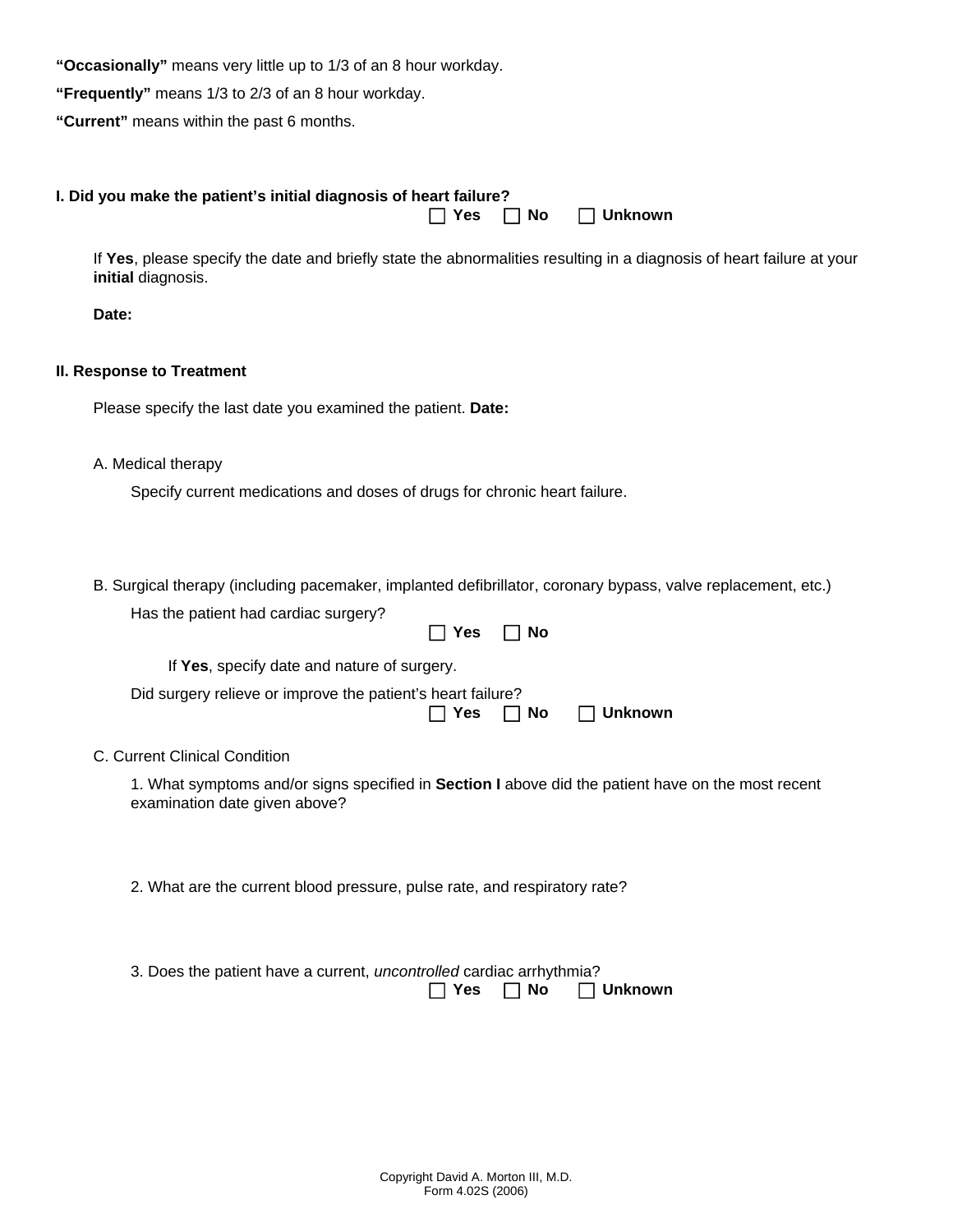If **Yes**, what is the type of arrhythmia?

### **III. Cardiac Imaging and Laboratory**

If the following information is *currently* known:

A. On plain PA standing x-ray, what is the CT ratio?

B. If echocardiography, radionuclide imaging, magnetic resonance imaging, or cardiac catheterization have been done, please describe the abnormalities that still exist post-treatment.

C. Has the patient had *current* cardiac stress testing, following optimum treatment for heart failure? F **Yes** F **No** F **Unknown** 

If **Yes**, please specify or attach report with same information:

- Date of test
- MET or other workload level attained
- Reason for stopping test
- Whether blood pressure response was normal
- EKG (ECG) abnormalities, including MET level of appearance, associated vital signs, and other relevant clinical abnormalities if any.

• If any imaging study (echocardiography, radionuclide scan) was done with exercise or pharmacologic stress testing. Briefly describe results.

D. Other **current** laboratory information relevant to chronic heart failure (e.g., electrolytes, natriuretic peptide)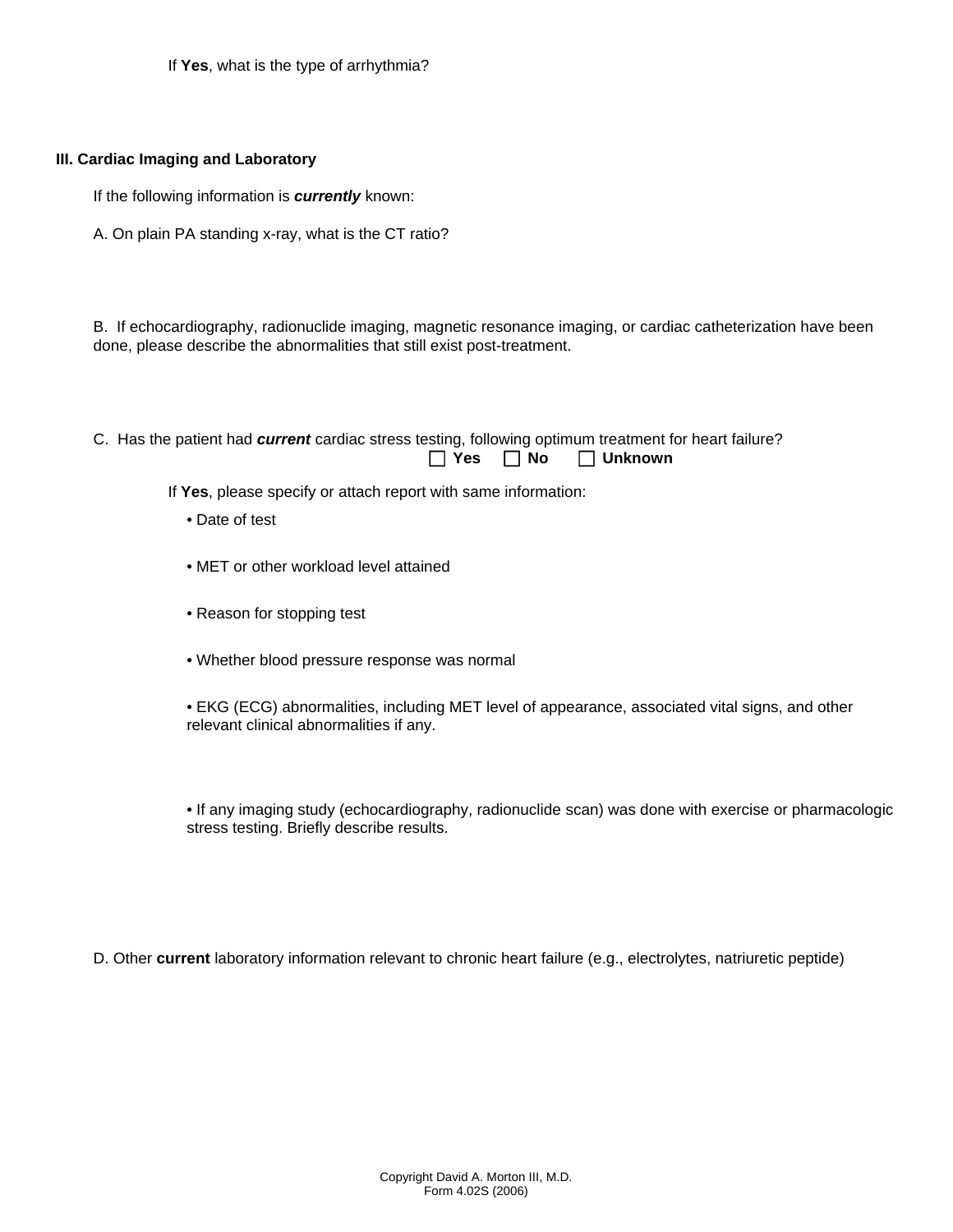#### **IV.** *Current* **Functional Limitations**

A. Please indicate the patient's approximate NYHA class currently (use combinations, if more appropriate, i.e., II-III for moderate limitation).

| <b>Class I</b>   | No limitation: ordinary physical exercise does not cause undue fatigue, dyspnea or<br>palpitations.                                                                       |
|------------------|---------------------------------------------------------------------------------------------------------------------------------------------------------------------------|
| <b>Class II</b>  | Slight limitation of physical activity: comfortable at rest but ordinary activity results in fatigue,<br>palpitations dyspnea or angina.                                  |
| <b>Class III</b> | Marked limitation of physical activity: comfortable at rest but less than ordinary activity<br>results in symptoms.                                                       |
| <b>Class IV</b>  | Unable to carry out any physical activity without discomfort: symptoms of heart failure are<br>present even at rest with increased discomfort with any physical activity. |

Additional comments about cardiac functional limitations (specific examples, types of limiting symptoms, and task completion times are most helpful—for example, in your opinion, could the patient walk 1 block at a normal pace while carrying no weight? 2 blocks? Climb one or more flights of stairs?).

B. Does the patient have **current** angina?

| $\Box$ Yes | $\Box$ No | $\Box$ Unknown |
|------------|-----------|----------------|
|            |           |                |

If **Yes**, please complete the separate chest pain Form 4.04CP.

C. Specific residual functional capacities and limitations

Note: The following questions apply only to patients at least 18 years of age. For younger children, please discuss any known limitations in age-appropriate activities in **Section V**.

In respect to the patient's cardiac impairment, please give your opinion in response to the following questions:

1. Does the patient have the strength and stamina to stand and/or walk 6 – 8 hours daily on a long term basis? F **Yes** F **No** F **Unknown** 

If **No**, how long can the patient stand and/or walk (with normal breaks) in a 6 – 8 hour work day?

2. What maximum weight can the patient lift and/or carry occasionally (cumulatively not continuously)? F **Unknown** 

| $\Box$ Less than 10 lbs. |
|--------------------------|
| $\Box$ 10 lbs.           |
| $\Box$ 20 lbs.           |
| $\Box$ 50 lbs.           |
| $\Box$ 100 lbs.          |
| $\Box$ Other (lbs.)      |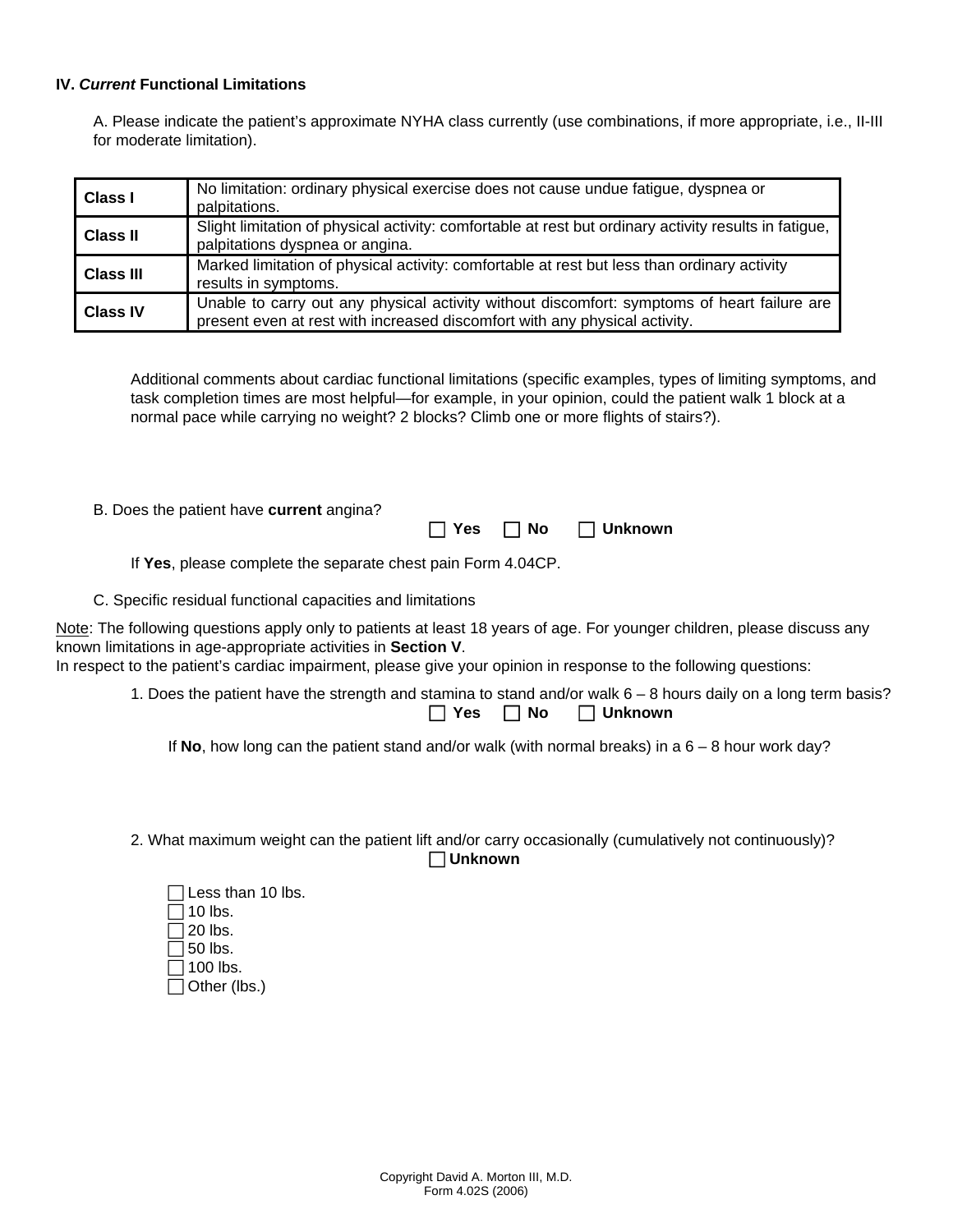3. What weight can the patient lift and/or carry frequently (cumulatively not continuously)?

F **Unknown** 

| $\Box$ Less than 10 lbs. |
|--------------------------|
| $\Box$ 10 lbs.           |
| $\Box$ 20 lbs.           |
| $\Box$ 50 lbs. or more   |
| $\Box$ Other (lbs.)      |

4. Aside from exertional considerations such as lifting and carrying, does the patient have restrictions against exposure to extreme heat or cold?

| $\Box$ Yes | $\Box$ No | $\Box$ Unknown |
|------------|-----------|----------------|
|------------|-----------|----------------|

Check the appropriate boxes:

"Concentrated exposure" means 1/3 to 2/3 of 8 hour workday.

"Moderate exposure" means very little up to 1/3 of 8 hour workday.

|               | Unlimited | Avoid<br>Concentrated<br>Exposure | Avoid Even<br>Moderate<br>Exposure | Avoid All<br>Exposure |
|---------------|-----------|-----------------------------------|------------------------------------|-----------------------|
| Extreme cold  |           |                                   |                                    |                       |
| Extreme heat  |           |                                   |                                    |                       |
| Dust or fumes |           |                                   |                                    |                       |

5. Would the patient's exertional capacities for lifting and carrying (as described in B. and C. above) be further reduced by work in extremely hot or cold environments?

|  | $\Box$ Yes | $\Box$ No | $\Box$ Unknown |
|--|------------|-----------|----------------|
|--|------------|-----------|----------------|

If **Yes**, please state your opinion in regard to the maximum weight that can be lifted and carried under such conditions:

Frequently:

Occasionally:

6. Specific types of extremity exertion

Can the following activities be performed (from a cardiovascular standpoint)?

F **Unknown** 

| Pushing or pulling: | $\Box$ never $\Box$ occasionally $\Box$ frequently |  |
|---------------------|----------------------------------------------------|--|
| Climbing:           | $\Box$ never $\Box$ occasionally $\Box$ frequently |  |

Overhead work:  $\Box$  never  $\Box$  occasionally  $\Box$  frequently

## **V. For children under age 18 only.**

Does the child have significant limitations in age-appropriate activities?

F **Yes** F **No** F **Unknown** 

If **Yes**, specify the age-appropriate limitations of which you are aware, citing specific developmental test results where possible.